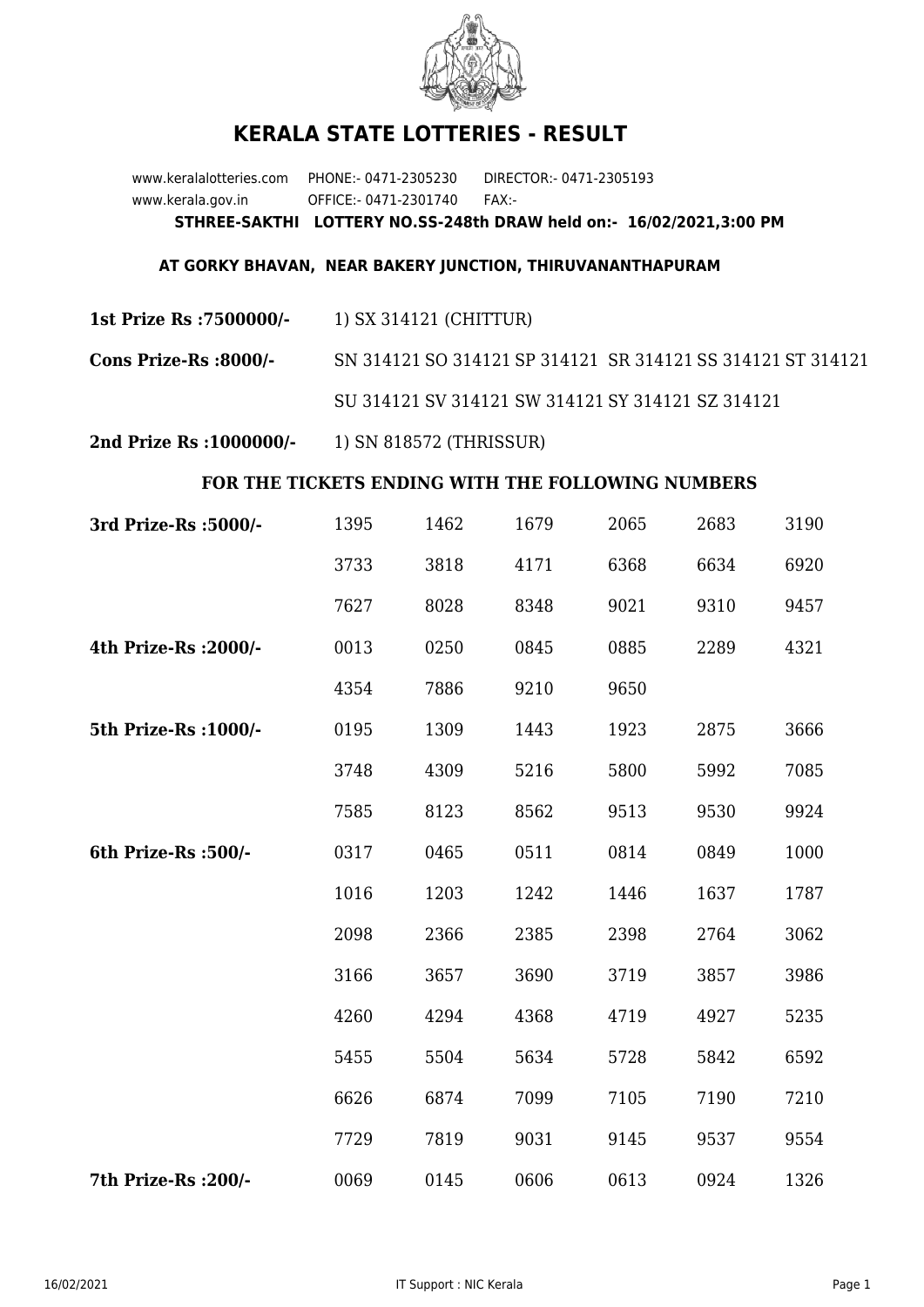|                      | 1516 | 1742 | 1995 | 2017 | 2245 | 2591 |
|----------------------|------|------|------|------|------|------|
|                      | 2618 | 2746 | 3053 | 3817 | 3995 | 4372 |
|                      | 4604 | 4698 | 4917 | 5023 | 5292 | 5375 |
|                      | 5867 | 6144 | 6164 | 6307 | 6461 | 6500 |
|                      | 6562 | 6773 | 6997 | 7320 | 7342 | 7468 |
|                      | 7546 | 8469 | 8569 | 8691 | 8785 | 8791 |
|                      | 8998 | 9303 | 9446 |      |      |      |
| 8th Prize-Rs : 100/- | 0020 | 0110 | 0276 | 0358 | 0371 | 0375 |
|                      | 0396 | 0415 | 0457 | 0463 | 0542 | 0547 |
|                      | 0583 | 0590 | 0929 | 0980 | 0989 | 1123 |
|                      | 1125 | 1159 | 1324 | 1400 | 1578 | 1659 |
|                      | 1696 | 1720 | 1731 | 1734 | 1760 | 1845 |
|                      | 1903 | 2079 | 2111 | 2301 | 2667 | 2723 |
|                      | 2741 | 2770 | 2777 | 2906 | 3122 | 3274 |
|                      | 3366 | 3466 | 3496 | 3714 | 3764 | 3780 |
|                      | 3850 | 3966 | 4074 | 4090 | 4239 | 4267 |
|                      | 4281 | 4426 | 4503 | 4677 | 4778 | 5041 |
|                      | 5119 | 5200 | 5248 | 5280 | 5407 | 5450 |
|                      | 5497 | 5583 | 5688 | 5944 | 5974 | 5981 |
|                      | 6160 | 6237 | 6252 | 6280 | 6736 | 7018 |
|                      | 7028 | 7055 | 7169 | 7375 | 7471 | 7477 |
|                      | 7514 | 7542 | 7557 | 7643 | 7910 | 7947 |
|                      | 7954 | 8001 | 8031 | 8083 | 8213 | 8245 |
|                      | 8301 | 8305 | 8427 | 8520 | 8760 | 8823 |
|                      | 8862 | 8882 | 8890 | 8971 | 9110 | 9197 |
|                      | 9215 | 9265 | 9319 | 9428 | 9549 | 9597 |
|                      | 9623 | 9640 | 9814 | 9855 | 9874 | 9988 |

 The prize winners are advised to verify the winning numbers with the results published in the Kerala Government Gazatte and surrender the winning tickets within 30 days.